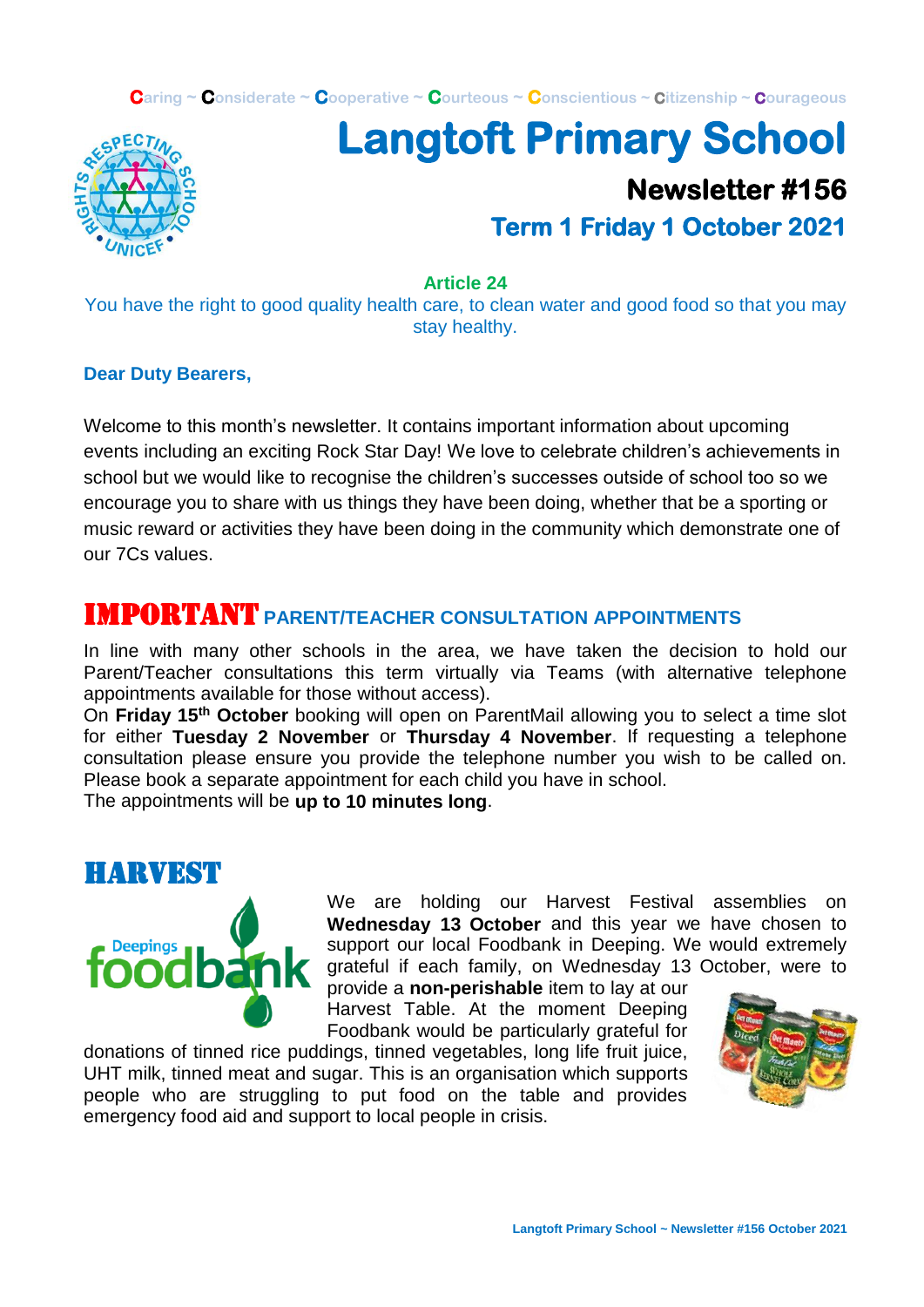### GROUNDFORCE DAY

On **16 October from 12:30-4pm** we are holding our Groundforce Day. We would love as many of you as possible to come join us in helping to improve our school grounds, even if just for a short amount of time. Our Year 6 pupils have been writing to local gardening centres to persuade them to donate some bulbs/plants and if you have anything at home to donate (plants, seeds, wood, logs etc) we would greatly appreciate it. If you're skilful with a saw to make some planters, create some wooden seats or you're a dab hand at pulling up weeds and planting we could use your help.



So grab your gardening tools and bring along the kids, the grandparents and even the neighbours and we'll provide the refreshments. A form to sign up will be sent out next week.

## THE GOLDEN BOOK OF GREATNESS **SEPTEMBER 2021**

|                  | <b>Entrants into The Golden Book of Greatness in September were:</b> |                   |                  |
|------------------|----------------------------------------------------------------------|-------------------|------------------|
| James B          | <b>Archie R</b>                                                      | <b>Oliver B</b>   | <b>Freddie F</b> |
| Elliot M         | Theia M                                                              | <b>Caitlin G</b>  | <b>Eloise T</b>  |
| Noah P           | Rosie M                                                              | Ralph L           | <b>Zachery B</b> |
| <b>William D</b> | Eliza-Petal A                                                        | <b>Isabella S</b> | Jack A           |
| Daniel G         | Maggie C                                                             |                   |                  |

#### WRITERS OF THE WEEK

With writing being a school focus this year we are celebrating the children's writing with Writer of the Week. The children have been working hard writing persuasive letters to local gardening centres ahead of our Groundforce Day, newspaper articles, diary entries and story sequencing to name a few.

Our Writers of the Week are:

Ellis B, Aurora C, Maggie C, Jack C, Eloise T, Poppy H, Toby T



# THE 7Cs

We are pleased to be able to award a 7C badge to both Annabelle and Herbie in Year 6 for consistently being courteous and cooperative.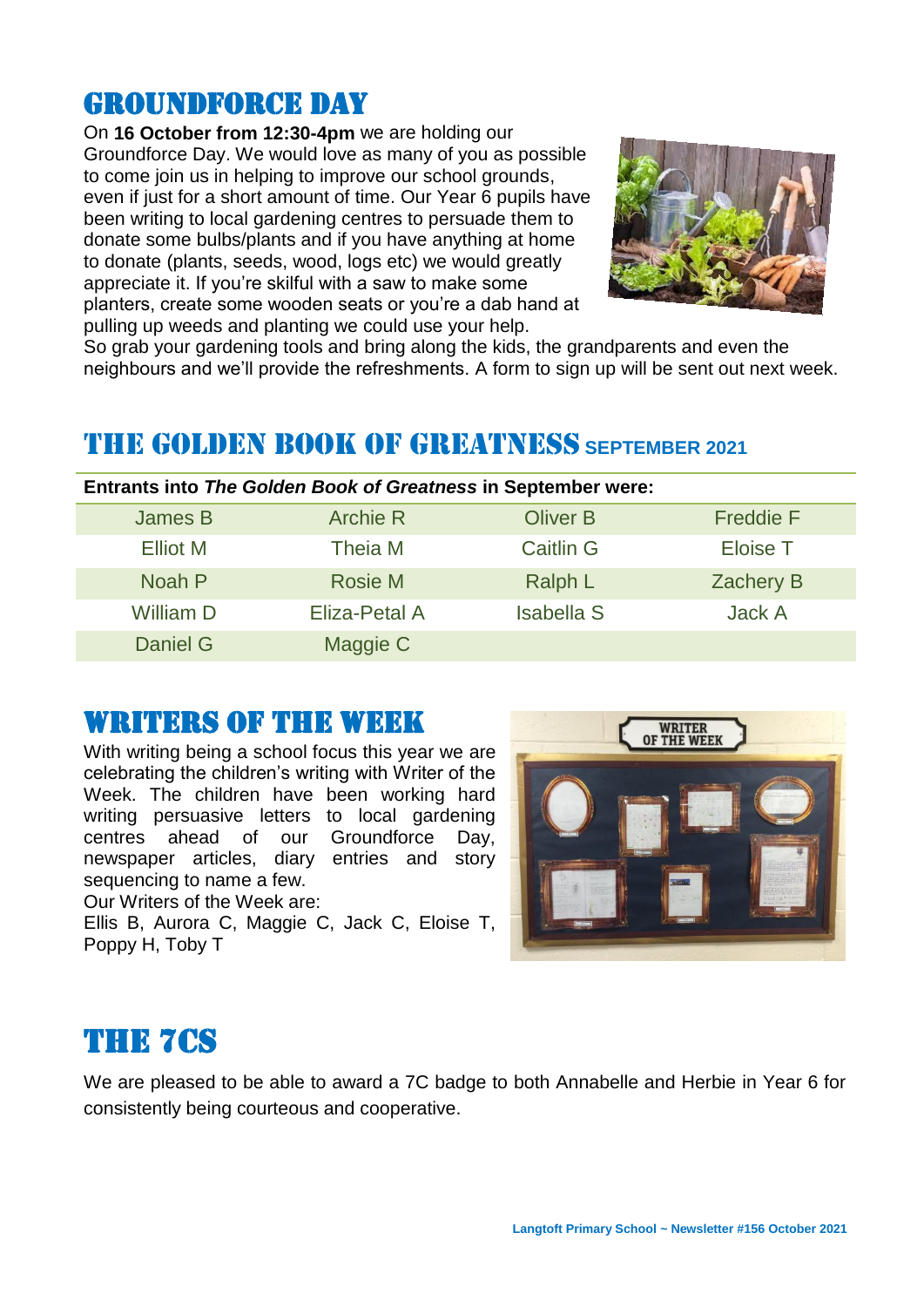### TT Rockstars launch

Exciting news! On **Friday 15 October** we are inviting children (and staff) to come dressed as a rock star for the day as we launch our new times tables programme called Times Tables Rock Stars. Children in Years 2 to 6 will soon receive details on how they can become rock champions of their times tables. Times Tables Rock Stars (TTRS) is a fun, engaging and exciting way to promote the learning of times tables and their related division facts. Children can log



in from home and school to practise their tables daily via the website or app. Each game they play earns them coins and rewards as well as a rock star status. Times tables are a fundamental element of mathematics and quick recall of the facts aids problem solving. Further details on how to access your child's account will follow.

We are looking forward to rocking the joint on Friday 15 October.

# Play leaders / Change4life training

Rupert Gibson, our School Games Organiser, has been busy in school this week, training some of our Year 5 and Year 6 children for their new roles as Playground Leaders and Change4Life Leaders. We are looking forward to introducing these initiatives during



lunchtimes in the coming weeks in order to encourage positive play and participation.

# SAY 'CHEESE' **INDIVIDUAL SCHOOL PHOTOGRAPHS**

| É<br>∍ |
|--------|
| C      |
| ۴      |
|        |
|        |
|        |
| L      |
| ⊢      |
|        |
|        |

On Monday 11 October, *Tempest Photography* will be in school to take photographs of the children in their sibling groups.

Families with siblings of primary school age will be 'snapped' during the school day.

### Book donations



If you have any books your child has grown out of we would love it if you could donate them to our school library/ class book corners. Books for KS2 would be particularly useful as we are encouraging the children to choose books to read for pleasure alongside their school reading books. Thank you in advance.